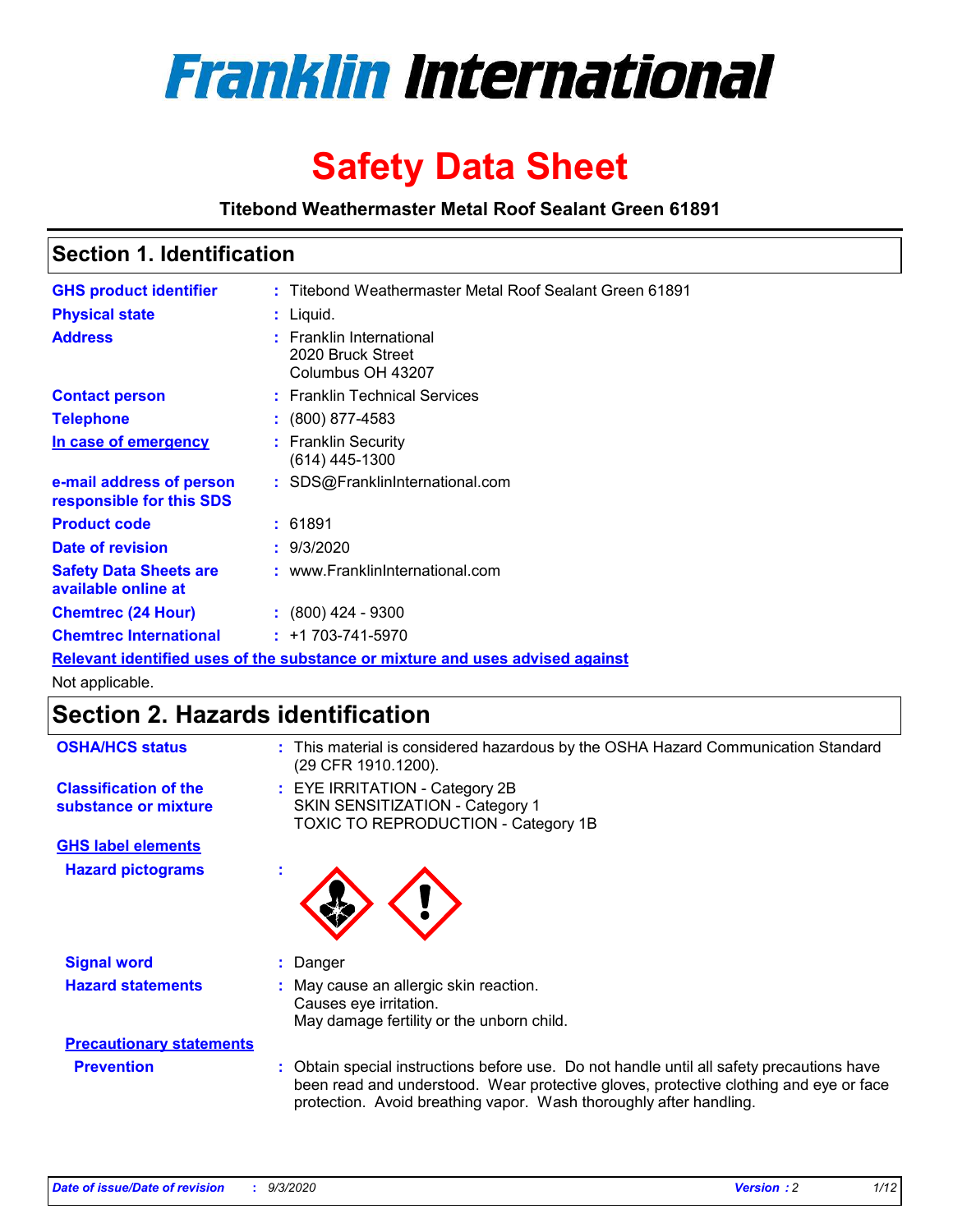### **Section 2. Hazards identification**

| <b>Response</b>                            | : IF exposed or concerned: Get medical advice or attention. Wash contaminated clothing<br>before reuse. IF ON SKIN: Wash with plenty of water. IF IN EYES: Rinse cautiously<br>with water for several minutes. Remove contact lenses, if present and easy to do.<br>Continue rinsing. If eye irritation persists: Get medical advice or attention. |
|--------------------------------------------|----------------------------------------------------------------------------------------------------------------------------------------------------------------------------------------------------------------------------------------------------------------------------------------------------------------------------------------------------|
| <b>Storage</b>                             | : Store locked up.                                                                                                                                                                                                                                                                                                                                 |
| <b>Disposal</b>                            | : Dispose of contents and container in accordance with all local, regional, national and<br>international regulations.                                                                                                                                                                                                                             |
| <b>Hazards not otherwise</b><br>classified | : Product generates methanol during cure.                                                                                                                                                                                                                                                                                                          |

# **Section 3. Composition/information on ingredients**

| <b>Substance/mixture</b> | Mixture |
|--------------------------|---------|
|                          |         |

| <b>Ingredient name</b>       | $\frac{9}{6}$ | <b>CAS number</b> |
|------------------------------|---------------|-------------------|
| 3-aminopropyltriethoxysilane | ≤3            | 919-30-2          |
| Dibutyltin dilaurate         | ∣≤0.3         | 77-58-7           |

Any concentration shown as a range is to protect confidentiality or is due to batch variation.

**There are no additional ingredients present which, within the current knowledge of the supplier and in the concentrations applicable, are classified as hazardous to health or the environment and hence require reporting in this section.**

**Occupational exposure limits, if available, are listed in Section 8.**

## **Section 4. First aid measures**

| <b>Description of necessary first aid measures</b> |                                                                                                                                                                                                                                                                                                                                                                                                                                                                                                                                                                                                                                                                                                                                                                           |
|----------------------------------------------------|---------------------------------------------------------------------------------------------------------------------------------------------------------------------------------------------------------------------------------------------------------------------------------------------------------------------------------------------------------------------------------------------------------------------------------------------------------------------------------------------------------------------------------------------------------------------------------------------------------------------------------------------------------------------------------------------------------------------------------------------------------------------------|
| <b>Eye contact</b>                                 | : Immediately flush eyes with plenty of water, occasionally lifting the upper and lower<br>eyelids. Check for and remove any contact lenses. Continue to rinse for at least 10<br>minutes. If irritation persists, get medical attention.                                                                                                                                                                                                                                                                                                                                                                                                                                                                                                                                 |
| <b>Inhalation</b>                                  | : Remove victim to fresh air and keep at rest in a position comfortable for breathing. If<br>not breathing, if breathing is irregular or if respiratory arrest occurs, provide artificial<br>respiration or oxygen by trained personnel. It may be dangerous to the person providing<br>aid to give mouth-to-mouth resuscitation. Get medical attention. If unconscious, place<br>in recovery position and get medical attention immediately. Maintain an open airway.<br>Loosen tight clothing such as a collar, tie, belt or waistband. In case of inhalation of<br>decomposition products in a fire, symptoms may be delayed. The exposed person may<br>need to be kept under medical surveillance for 48 hours.                                                       |
| <b>Skin contact</b>                                | : Wash with plenty of soap and water. Remove contaminated clothing and shoes. Wash<br>contaminated clothing thoroughly with water before removing it, or wear gloves.<br>Continue to rinse for at least 10 minutes. Get medical attention. In the event of any<br>complaints or symptoms, avoid further exposure. Wash clothing before reuse. Clean<br>shoes thoroughly before reuse.                                                                                                                                                                                                                                                                                                                                                                                     |
| <b>Ingestion</b>                                   | : Wash out mouth with water. Remove dentures if any. Remove victim to fresh air and<br>keep at rest in a position comfortable for breathing. If material has been swallowed and<br>the exposed person is conscious, give small quantities of water to drink. Stop if the<br>exposed person feels sick as vomiting may be dangerous. Do not induce vomiting<br>unless directed to do so by medical personnel. If vomiting occurs, the head should be<br>kept low so that vomit does not enter the lungs. Get medical attention. Never give<br>anything by mouth to an unconscious person. If unconscious, place in recovery position<br>and get medical attention immediately. Maintain an open airway. Loosen tight clothing<br>such as a collar, tie, belt or waistband. |
| Most important symptoms/effects, acute and delayed |                                                                                                                                                                                                                                                                                                                                                                                                                                                                                                                                                                                                                                                                                                                                                                           |
| <b>Potential acute health effects</b>              |                                                                                                                                                                                                                                                                                                                                                                                                                                                                                                                                                                                                                                                                                                                                                                           |
| Eye contact                                        | : May cause eye irritation.                                                                                                                                                                                                                                                                                                                                                                                                                                                                                                                                                                                                                                                                                                                                               |
| <b>Inhalation</b>                                  | : No known significant effects or critical hazards.                                                                                                                                                                                                                                                                                                                                                                                                                                                                                                                                                                                                                                                                                                                       |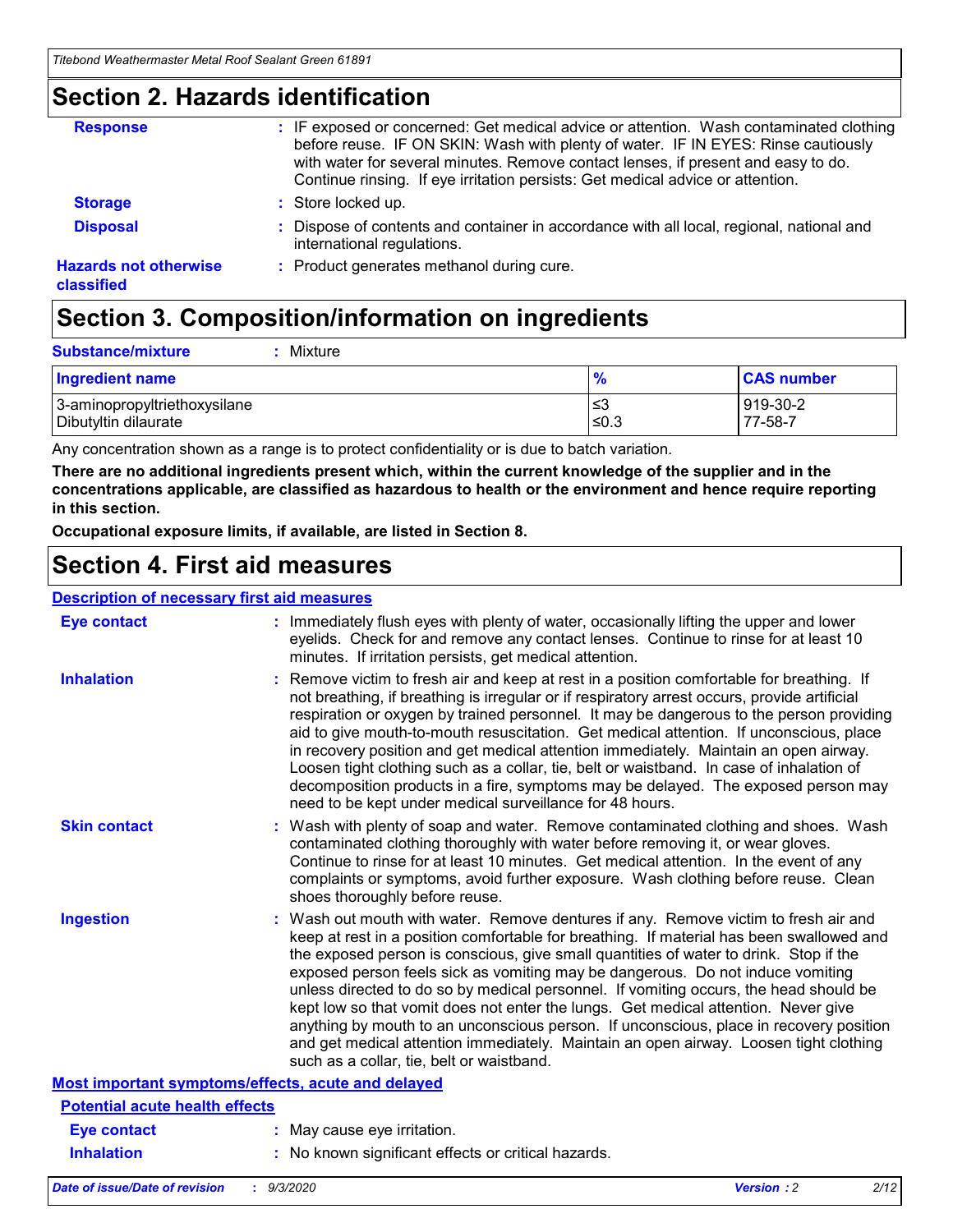| i ilebohu wealhehiidslei weldi Roof Sedidhi Green 61691 |                                                                                                                                                                                                                                                                                                                                                                                                               |
|---------------------------------------------------------|---------------------------------------------------------------------------------------------------------------------------------------------------------------------------------------------------------------------------------------------------------------------------------------------------------------------------------------------------------------------------------------------------------------|
| <b>Section 4. First aid measures</b>                    |                                                                                                                                                                                                                                                                                                                                                                                                               |
| <b>Skin contact</b>                                     | : May cause skin irritation.                                                                                                                                                                                                                                                                                                                                                                                  |
| <b>Ingestion</b>                                        | : No known significant effects or critical hazards.                                                                                                                                                                                                                                                                                                                                                           |
| <b>Over-exposure signs/symptoms</b>                     |                                                                                                                                                                                                                                                                                                                                                                                                               |
| <b>Eye contact</b>                                      | : Adverse symptoms may include the following:<br>irritation<br>watering<br>redness                                                                                                                                                                                                                                                                                                                            |
| <b>Inhalation</b>                                       | : Adverse symptoms may include the following:<br>reduced fetal weight<br>increase in fetal deaths<br>skeletal malformations                                                                                                                                                                                                                                                                                   |
| <b>Skin contact</b>                                     | : Adverse symptoms may include the following:<br>irritation<br>redness<br>reduced fetal weight<br>increase in fetal deaths<br>skeletal malformations                                                                                                                                                                                                                                                          |
| <b>Ingestion</b>                                        | : Adverse symptoms may include the following:<br>reduced fetal weight<br>increase in fetal deaths<br>skeletal malformations                                                                                                                                                                                                                                                                                   |
|                                                         | Indication of immediate medical attention and special treatment needed, if necessary                                                                                                                                                                                                                                                                                                                          |
| <b>Notes to physician</b>                               | : In case of inhalation of decomposition products in a fire, symptoms may be delayed.<br>The exposed person may need to be kept under medical surveillance for 48 hours.                                                                                                                                                                                                                                      |
| <b>Specific treatments</b>                              | : No specific treatment.                                                                                                                                                                                                                                                                                                                                                                                      |
| <b>Protection of first-aiders</b>                       | No action shall be taken involving any personal risk or without suitable training. If it is<br>suspected that fumes are still present, the rescuer should wear an appropriate mask or<br>self-contained breathing apparatus. It may be dangerous to the person providing aid to<br>give mouth-to-mouth resuscitation. Wash contaminated clothing thoroughly with water<br>before removing it, or wear gloves. |
| See toxicological information (Section 11)              |                                                                                                                                                                                                                                                                                                                                                                                                               |

# **Section 5. Fire-fighting measures**

| <b>Extinguishing media</b>                               |                                                                                                                                                                                                     |
|----------------------------------------------------------|-----------------------------------------------------------------------------------------------------------------------------------------------------------------------------------------------------|
| <b>Suitable extinguishing</b><br>media                   | : Use an extinguishing agent suitable for the surrounding fire.                                                                                                                                     |
| <b>Unsuitable extinguishing</b><br>media                 | : None known.                                                                                                                                                                                       |
| <b>Specific hazards arising</b><br>from the chemical     | : In a fire or if heated, a pressure increase will occur and the container may burst.                                                                                                               |
| <b>Hazardous thermal</b><br>decomposition products       | Decomposition products may include the following materials:<br>carbon dioxide<br>carbon monoxide<br>nitrogen oxides<br>metal oxide/oxides                                                           |
| <b>Special protective actions</b><br>for fire-fighters   | : Promptly isolate the scene by removing all persons from the vicinity of the incident if<br>there is a fire. No action shall be taken involving any personal risk or without suitable<br>training. |
| <b>Special protective</b><br>equipment for fire-fighters | Fire-fighters should wear appropriate protective equipment and self-contained breathing<br>apparatus (SCBA) with a full face-piece operated in positive pressure mode.                              |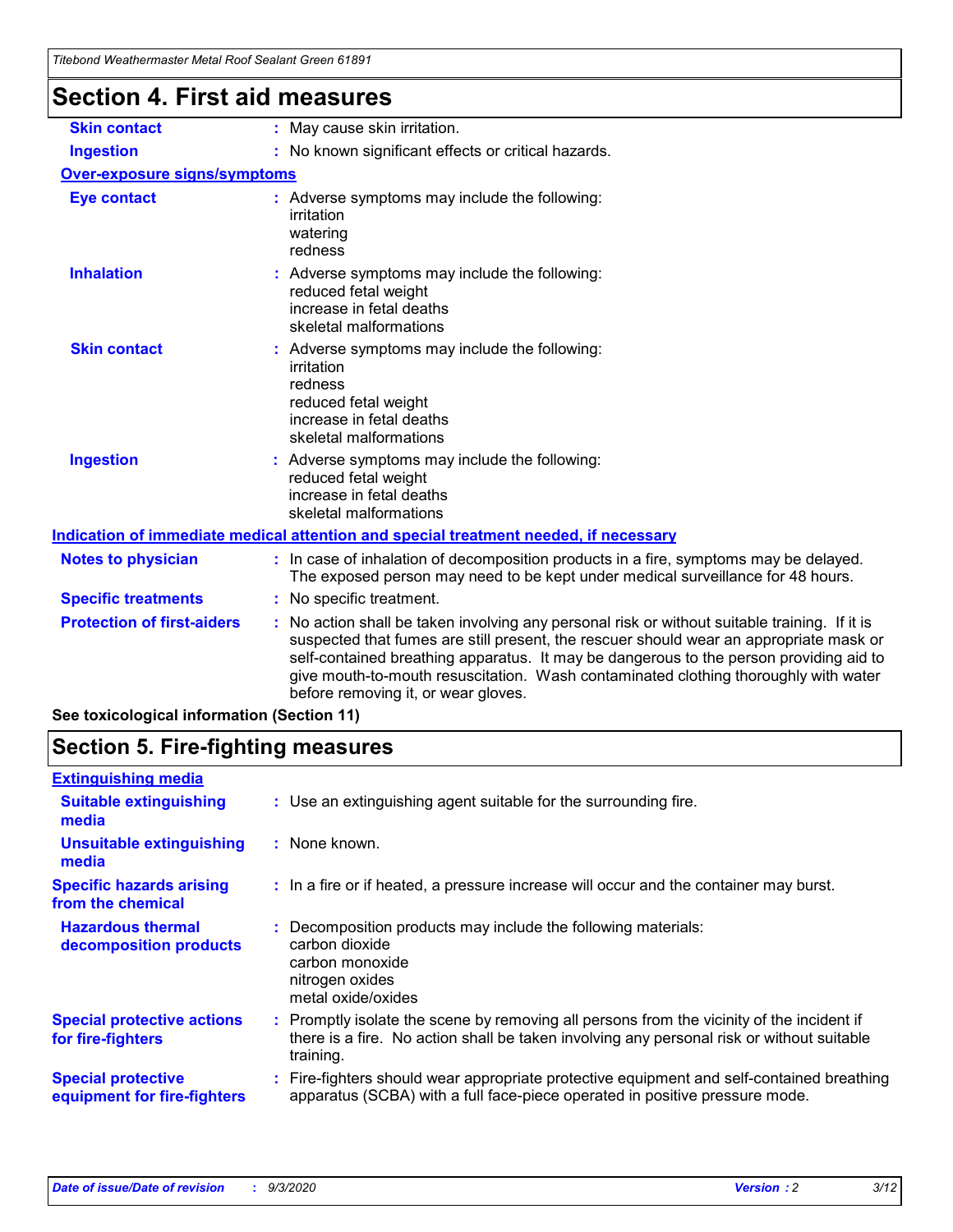### **Section 6. Accidental release measures**

|                                                              | Personal precautions, protective equipment and emergency procedures                                                                                                                                                                                                                                                                                                                                                                                                                                                                                                                                                                                                                                          |  |  |  |
|--------------------------------------------------------------|--------------------------------------------------------------------------------------------------------------------------------------------------------------------------------------------------------------------------------------------------------------------------------------------------------------------------------------------------------------------------------------------------------------------------------------------------------------------------------------------------------------------------------------------------------------------------------------------------------------------------------------------------------------------------------------------------------------|--|--|--|
| For non-emergency<br>personnel                               | : No action shall be taken involving any personal risk or without suitable training.<br>Evacuate surrounding areas. Keep unnecessary and unprotected personnel from<br>entering. Do not touch or walk through spilled material. Avoid breathing vapor or mist.<br>Provide adequate ventilation. Wear appropriate respirator when ventilation is<br>inadequate. Put on appropriate personal protective equipment.                                                                                                                                                                                                                                                                                             |  |  |  |
| For emergency responders                                     | : If specialized clothing is required to deal with the spillage, take note of any information in<br>Section 8 on suitable and unsuitable materials. See also the information in "For non-<br>emergency personnel".                                                                                                                                                                                                                                                                                                                                                                                                                                                                                           |  |  |  |
| <b>Environmental precautions</b>                             | : Avoid dispersal of spilled material and runoff and contact with soil, waterways, drains<br>and sewers. Inform the relevant authorities if the product has caused environmental<br>pollution (sewers, waterways, soil or air).                                                                                                                                                                                                                                                                                                                                                                                                                                                                              |  |  |  |
| <b>Methods and materials for containment and cleaning up</b> |                                                                                                                                                                                                                                                                                                                                                                                                                                                                                                                                                                                                                                                                                                              |  |  |  |
| <b>Small spill</b>                                           | : Stop leak if without risk. Move containers from spill area. Dilute with water and mop up<br>if water-soluble. Alternatively, or if water-insoluble, absorb with an inert dry material and<br>place in an appropriate waste disposal container. Dispose of via a licensed waste<br>disposal contractor.                                                                                                                                                                                                                                                                                                                                                                                                     |  |  |  |
| <b>Large spill</b>                                           | : Stop leak if without risk. Move containers from spill area. Approach release from<br>upwind. Prevent entry into sewers, water courses, basements or confined areas. Wash<br>spillages into an effluent treatment plant or proceed as follows. Contain and collect<br>spillage with non-combustible, absorbent material e.g. sand, earth, vermiculite or<br>diatomaceous earth and place in container for disposal according to local regulations<br>(see Section 13). Dispose of via a licensed waste disposal contractor. Contaminated<br>absorbent material may pose the same hazard as the spilled product. Note: see<br>Section 1 for emergency contact information and Section 13 for waste disposal. |  |  |  |

# **Section 7. Handling and storage**

### **Precautions for safe handling**

| <b>Protective measures</b>                                                       | : Put on appropriate personal protective equipment (see Section 8). Persons with a<br>history of skin sensitization problems should not be employed in any process in which<br>this product is used. Avoid exposure - obtain special instructions before use. Avoid<br>exposure during pregnancy. Do not handle until all safety precautions have been read<br>and understood. Do not get in eyes or on skin or clothing. Do not ingest. Avoid<br>breathing vapor or mist. If during normal use the material presents a respiratory hazard,<br>use only with adequate ventilation or wear appropriate respirator. Keep in the original<br>container or an approved alternative made from a compatible material, kept tightly<br>closed when not in use. Empty containers retain product residue and can be hazardous.<br>Do not reuse container. |
|----------------------------------------------------------------------------------|--------------------------------------------------------------------------------------------------------------------------------------------------------------------------------------------------------------------------------------------------------------------------------------------------------------------------------------------------------------------------------------------------------------------------------------------------------------------------------------------------------------------------------------------------------------------------------------------------------------------------------------------------------------------------------------------------------------------------------------------------------------------------------------------------------------------------------------------------|
| <b>Advice on general</b><br>occupational hygiene                                 | : Eating, drinking and smoking should be prohibited in areas where this material is<br>handled, stored and processed. Workers should wash hands and face before eating,<br>drinking and smoking. Remove contaminated clothing and protective equipment before<br>entering eating areas. See also Section 8 for additional information on hygiene<br>measures.                                                                                                                                                                                                                                                                                                                                                                                                                                                                                    |
| <b>Conditions for safe storage,</b><br>including any<br><i>incompatibilities</i> | Store between the following temperatures: 0 to $120^{\circ}$ C (32 to $248^{\circ}$ F). Store in<br>accordance with local regulations. Store in original container protected from direct<br>sunlight in a dry, cool and well-ventilated area, away from incompatible materials (see<br>Section 10) and food and drink. Store locked up. Keep container tightly closed and<br>sealed until ready for use. Containers that have been opened must be carefully<br>resealed and kept upright to prevent leakage. Do not store in unlabeled containers.<br>Use appropriate containment to avoid environmental contamination. See Section 10 for<br>incompatible materials before handling or use.                                                                                                                                                     |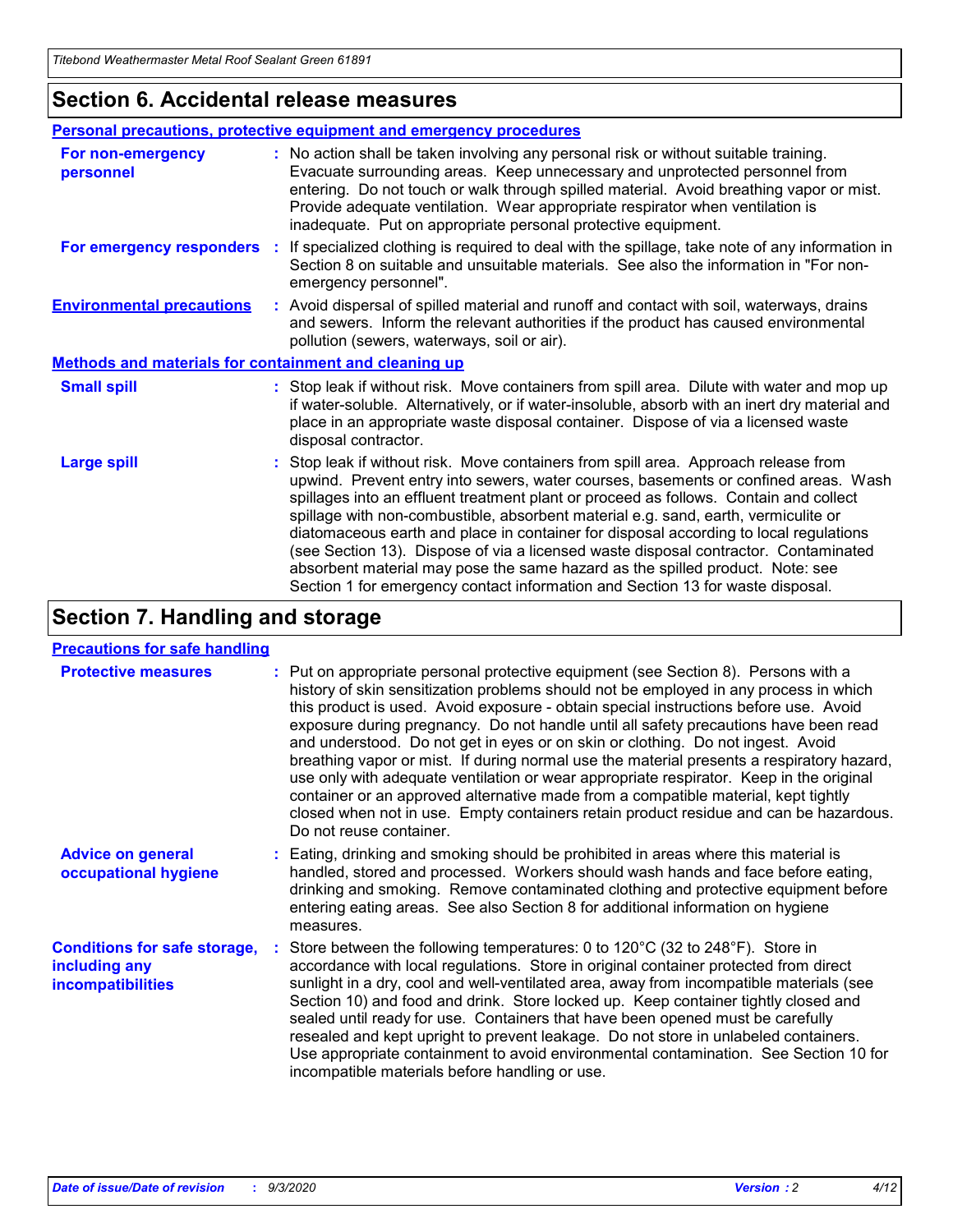# **Section 8. Exposure controls/personal protection**

### **Control parameters**

### **Occupational exposure limits**

| <b>Ingredient name</b>                               |    |                        | <b>Exposure limits</b>                                                                                                                                                                                                                                                                                                                                                                                                                                                                                                                                                                                                 |
|------------------------------------------------------|----|------------------------|------------------------------------------------------------------------------------------------------------------------------------------------------------------------------------------------------------------------------------------------------------------------------------------------------------------------------------------------------------------------------------------------------------------------------------------------------------------------------------------------------------------------------------------------------------------------------------------------------------------------|
| 3-aminopropyltriethoxysilane<br>Dibutyltin dilaurate |    |                        | None.<br>ACGIH TLV (United States, 3/2020). Absorbed through skin.<br>Notes: as Sn<br>TWA: $0.1 \text{ mg/m}^3$ , (as Sn) 8 hours.<br>STEL: 0.2 mg/m <sup>3</sup> , (as Sn) 15 minutes.<br>NIOSH REL (United States, 10/2016). Absorbed through skin.<br>Notes: as Sn<br>TWA: 0.1 mg/m <sup>3</sup> , (as Sn) 10 hours.<br>OSHA PEL (United States, 5/2018). Notes: as Sn<br>TWA: $0.1 \text{ mg/m}^3$ , (as Sn) 8 hours.<br>OSHA PEL 1989 (United States, 3/1989). Absorbed through skin.<br>Notes: measured as Sn<br>TWA: 0.1 mg/m <sup>3</sup> , (measured as Sn) 8 hours. Form: Organic                            |
| <b>Appropriate engineering</b><br>controls           |    |                        | : If user operations generate dust, fumes, gas, vapor or mist, use process enclosures,<br>local exhaust ventilation or other engineering controls to keep worker exposure to<br>airborne contaminants below any recommended or statutory limits.                                                                                                                                                                                                                                                                                                                                                                       |
| <b>Environmental exposure</b><br><b>controls</b>     |    |                        | Emissions from ventilation or work process equipment should be checked to ensure<br>they comply with the requirements of environmental protection legislation. In some<br>cases, fume scrubbers, filters or engineering modifications to the process equipment<br>will be necessary to reduce emissions to acceptable levels.                                                                                                                                                                                                                                                                                          |
| <b>Individual protection measures</b>                |    |                        |                                                                                                                                                                                                                                                                                                                                                                                                                                                                                                                                                                                                                        |
| <b>Hygiene measures</b>                              |    |                        | : Wash hands, forearms and face thoroughly after handling chemical products, before<br>eating, smoking and using the lavatory and at the end of the working period.<br>Appropriate techniques should be used to remove potentially contaminated clothing.<br>Contaminated work clothing should not be allowed out of the workplace. Wash<br>contaminated clothing before reusing. Ensure that eyewash stations and safety<br>showers are close to the workstation location.                                                                                                                                            |
| <b>Eye/face protection</b>                           |    |                        | Safety eyewear complying with an approved standard should be used when a risk<br>assessment indicates this is necessary to avoid exposure to liquid splashes, mists,<br>gases or dusts. If contact is possible, the following protection should be worn, unless<br>the assessment indicates a higher degree of protection: chemical splash goggles.                                                                                                                                                                                                                                                                    |
| <b>Skin protection</b>                               |    |                        |                                                                                                                                                                                                                                                                                                                                                                                                                                                                                                                                                                                                                        |
| <b>Hand protection</b>                               |    |                        | : Chemical-resistant, impervious gloves complying with an approved standard should be<br>worn at all times when handling chemical products if a risk assessment indicates this is<br>necessary. Considering the parameters specified by the glove manufacturer, check<br>during use that the gloves are still retaining their protective properties. It should be<br>noted that the time to breakthrough for any glove material may be different for different<br>glove manufacturers. In the case of mixtures, consisting of several substances, the<br>protection time of the gloves cannot be accurately estimated. |
| <b>Body protection</b>                               |    | handling this product. | Personal protective equipment for the body should be selected based on the task being<br>performed and the risks involved and should be approved by a specialist before                                                                                                                                                                                                                                                                                                                                                                                                                                                |
| <b>Other skin protection</b>                         |    |                        | Appropriate footwear and any additional skin protection measures should be selected<br>based on the task being performed and the risks involved and should be approved by a<br>specialist before handling this product.                                                                                                                                                                                                                                                                                                                                                                                                |
| <b>Respiratory protection</b>                        | ÷. | aspects of use.        | Based on the hazard and potential for exposure, select a respirator that meets the<br>appropriate standard or certification. Respirators must be used according to a<br>respiratory protection program to ensure proper fitting, training, and other important                                                                                                                                                                                                                                                                                                                                                         |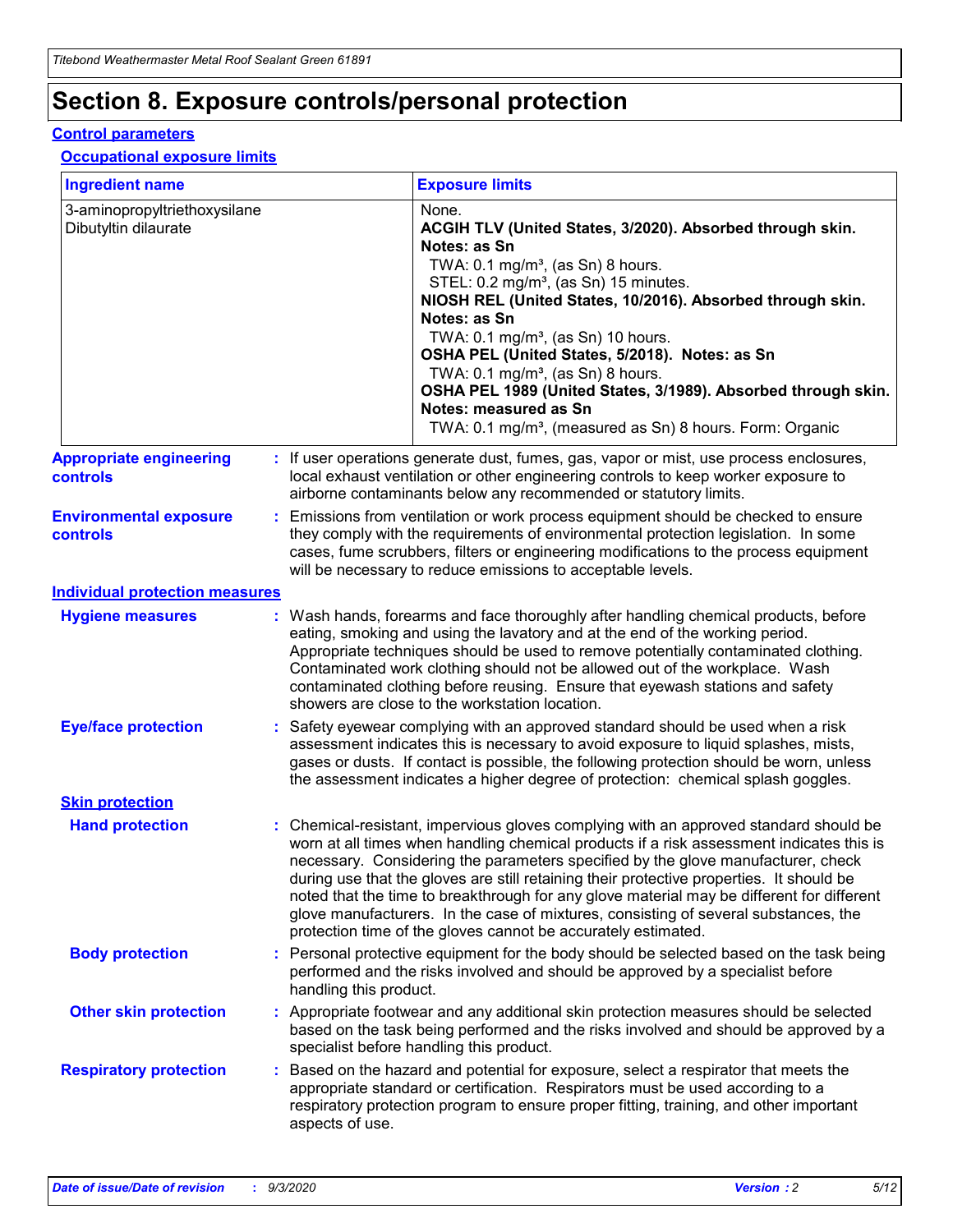### **Section 9. Physical and chemical properties**

### **Appearance**

| <b>Physical state</b>                             |   | : Liquid. [Paste.]                                              |
|---------------------------------------------------|---|-----------------------------------------------------------------|
| <b>Color</b>                                      |   | Green.                                                          |
| Odor                                              |   | Characteristic.                                                 |
| <b>Odor threshold</b>                             | ÷ | Not available.                                                  |
| рH                                                |   | Not applicable.                                                 |
| <b>Melting point</b>                              |   | : Not available.                                                |
| <b>Boiling point</b>                              |   | >200°C (>392°F)                                                 |
| <b>Flash point</b>                                |   | Closed cup: >200°C (>392°F) [Setaflash.]                        |
| <b>Evaporation rate</b>                           |   | $:$ >1 (butyl acetate = 1)                                      |
| <b>Flammability (solid, gas)</b>                  |   | : Not available.                                                |
| Lower and upper explosive<br>(flammable) limits   |   | : Not available.                                                |
| <b>VOC (less water, less)</b><br>exempt solvents) |   | : 0 g/l                                                         |
| <b>Volatility</b>                                 |   | $: 0\%$ (w/w)                                                   |
| <b>Vapor density</b>                              |   | Not available.                                                  |
| <b>Relative density</b>                           |   | $\mathbf{1}$ $\mathbf{\sqrt{432}}$                              |
| <b>Solubility</b>                                 |   | Insoluble in the following materials: cold water and hot water. |
| <b>Solubility in water</b>                        |   | Not available.                                                  |
| <b>Partition coefficient: n-</b><br>octanol/water |   | $:$ Not available.                                              |
| <b>Auto-ignition temperature</b>                  |   | : Not available.                                                |
| <b>Decomposition temperature</b>                  |   | : Not available.                                                |
| <b>Viscosity</b>                                  |   | $:$ Not available.                                              |

# **Section 10. Stability and reactivity**

| <b>Reactivity</b>                            |    | : No specific test data related to reactivity available for this product or its ingredients.            |
|----------------------------------------------|----|---------------------------------------------------------------------------------------------------------|
| <b>Chemical stability</b>                    |    | : The product is stable.                                                                                |
| <b>Possibility of hazardous</b><br>reactions |    | : Under normal conditions of storage and use, hazardous reactions will not occur.                       |
| <b>Conditions to avoid</b>                   |    | : No specific data.                                                                                     |
| <b>Incompatible materials</b>                |    | : No specific data.                                                                                     |
| <b>Hazardous decomposition</b><br>products   | ÷. | Under normal conditions of storage and use, hazardous decomposition products should<br>not be produced. |

# **Section 11. Toxicological information**

### **Information on toxicological effects**

### **Acute toxicity**

| <b>Product/ingredient name</b> | <b>Result</b>           | <b>Species</b> | <b>Dose</b>                | <b>Exposure</b> |
|--------------------------------|-------------------------|----------------|----------------------------|-----------------|
| 3-aminopropyltriethoxysilane   | <b>ILD50 Dermal</b>     | Rabbit         | 4.29 g/kg                  |                 |
| Dibutyltin dilaurate           | ILD50 Oral<br>LD50 Oral | Rat<br>Rat     | $1.57$ g/kg<br>175 $mg/kg$ |                 |
|                                |                         |                |                            |                 |

**Irritation/Corrosion**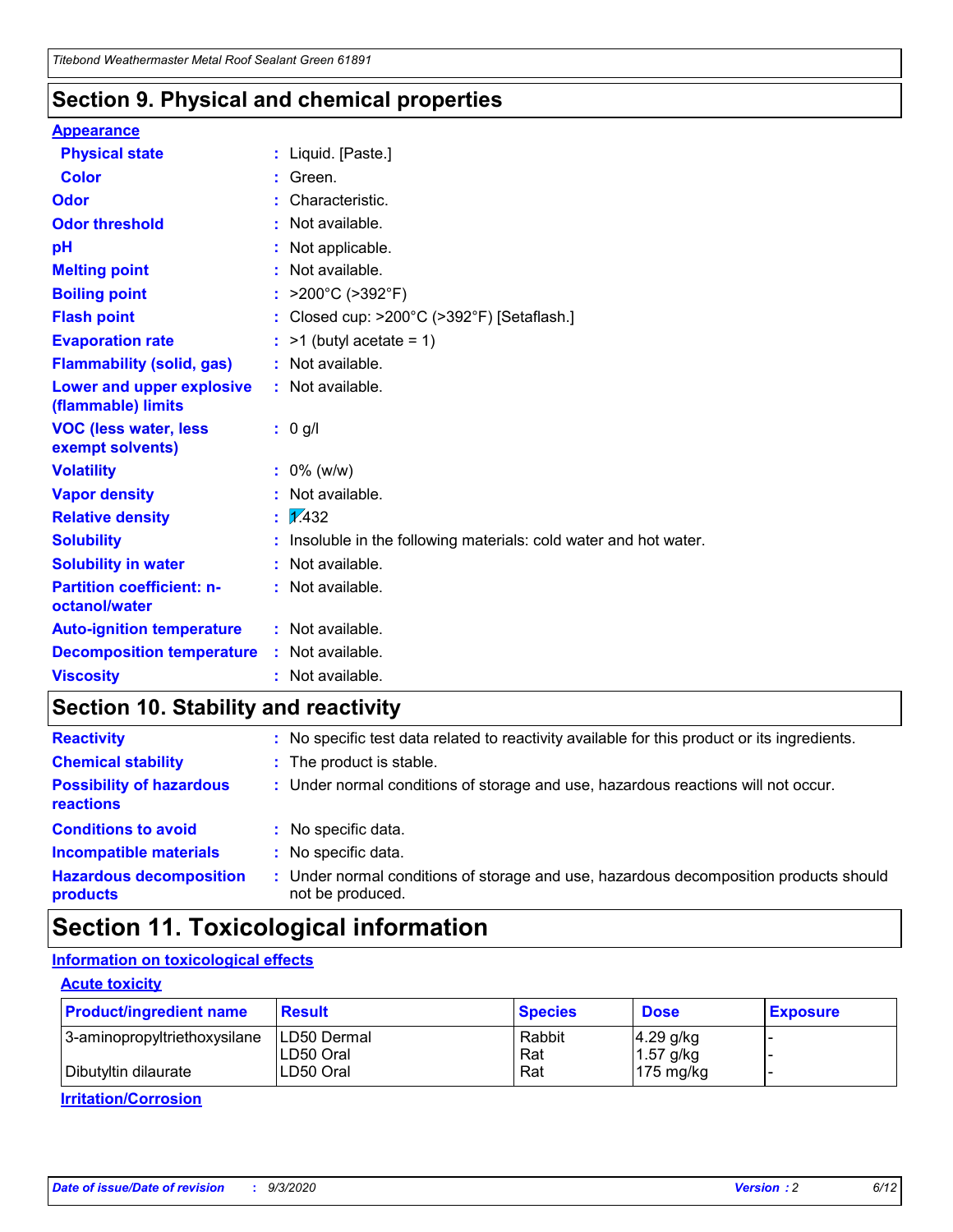# **Section 11. Toxicological information**

| <b>Product/ingredient name</b> | <b>Result</b>            | <b>Species</b> | <b>Score</b> | <b>Exposure</b>    | <b>Observation</b> |
|--------------------------------|--------------------------|----------------|--------------|--------------------|--------------------|
| 3-aminopropyltriethoxysilane   | Eyes - Mild irritant     | Rabbit         |              | $100$ mg           |                    |
|                                | Eyes - Severe irritant   | Rabbit         |              | 24 hours 750       |                    |
|                                |                          |                |              | ug                 |                    |
|                                | Skin - Severe irritant   | Rabbit         |              | 24 hours 5         | -                  |
| Dibutyltin dilaurate           | Eyes - Moderate irritant | Rabbit         |              | mg<br>24 hours 100 |                    |
|                                |                          |                |              | mg                 |                    |
|                                | Skin - Severe irritant   | Rabbit         |              | 500 mg             | -                  |

### **Sensitization**

Not available.

### **Mutagenicity**

Not available.

### **Carcinogenicity**

Not available.

### **Reproductive toxicity**

Not available.

### **Teratogenicity**

Not available.

### **Specific target organ toxicity (single exposure)**

Not available.

### **Specific target organ toxicity (repeated exposure)**

| <b>Name</b>                                                                  |                                                                                    | <b>Category</b>                                     | <b>Route of</b><br>exposure | <b>Target organs</b> |  |  |
|------------------------------------------------------------------------------|------------------------------------------------------------------------------------|-----------------------------------------------------|-----------------------------|----------------------|--|--|
| Dibutyltin dilaurate                                                         |                                                                                    | Category 1                                          | $\overline{\phantom{0}}$    | respiratory system   |  |  |
| <b>Aspiration hazard</b><br>Not available.                                   |                                                                                    |                                                     |                             |                      |  |  |
| <b>Information on the likely</b><br>routes of exposure                       | : Not available.                                                                   |                                                     |                             |                      |  |  |
| <b>Potential acute health effects</b>                                        |                                                                                    |                                                     |                             |                      |  |  |
| <b>Eye contact</b>                                                           | : May cause eye irritation.                                                        |                                                     |                             |                      |  |  |
| <b>Inhalation</b>                                                            |                                                                                    | : No known significant effects or critical hazards. |                             |                      |  |  |
| <b>Skin contact</b>                                                          |                                                                                    | : May cause skin irritation.                        |                             |                      |  |  |
| <b>Ingestion</b>                                                             |                                                                                    | : No known significant effects or critical hazards. |                             |                      |  |  |
| Symptoms related to the physical, chemical and toxicological characteristics |                                                                                    |                                                     |                             |                      |  |  |
| <b>Eye contact</b>                                                           | : Adverse symptoms may include the following:<br>irritation<br>watering<br>redness |                                                     |                             |                      |  |  |
| <b>Inhalation</b>                                                            | reduced fetal weight<br>increase in fetal deaths<br>skeletal malformations         | : Adverse symptoms may include the following:       |                             |                      |  |  |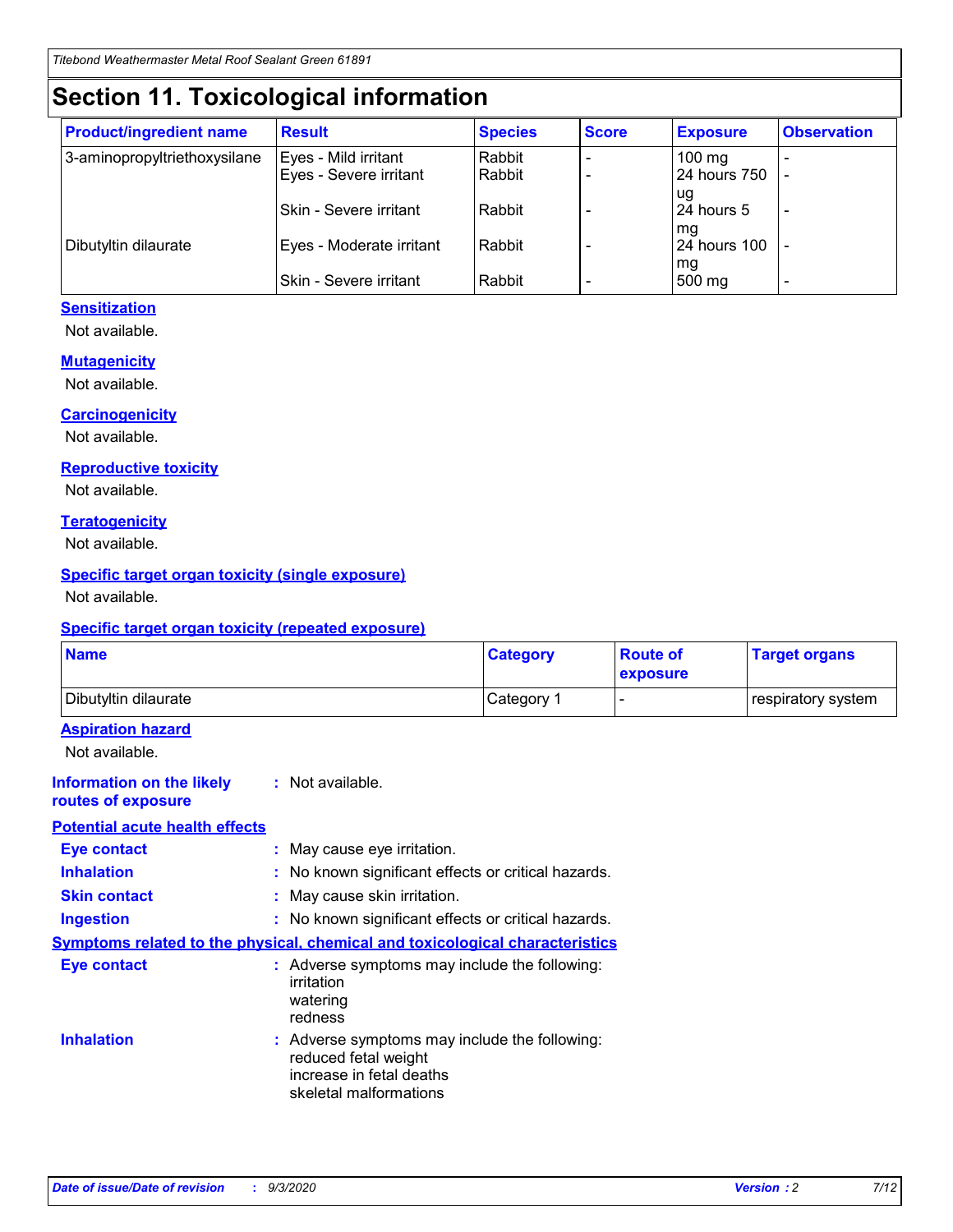*Titebond Weathermaster Metal Roof Sealant Green 61891*

# **Section 11. Toxicological information**

| <b>Skin contact</b>                     | irritation<br>redness<br>reduced fetal weight<br>increase in fetal deaths<br>skeletal malformations | : Adverse symptoms may include the following:                                            |
|-----------------------------------------|-----------------------------------------------------------------------------------------------------|------------------------------------------------------------------------------------------|
| <b>Ingestion</b>                        | reduced fetal weight<br>increase in fetal deaths<br>skeletal malformations                          | : Adverse symptoms may include the following:                                            |
|                                         |                                                                                                     | Delayed and immediate effects and also chronic effects from short and long term exposure |
| <b>Short term exposure</b>              |                                                                                                     |                                                                                          |
| <b>Potential immediate</b><br>effects   | : Not available.                                                                                    |                                                                                          |
| <b>Potential delayed effects</b>        | : Not available.                                                                                    |                                                                                          |
| <b>Long term exposure</b>               |                                                                                                     |                                                                                          |
| <b>Potential immediate</b><br>effects   | : Not available.                                                                                    |                                                                                          |
| <b>Potential delayed effects</b>        | : Not available.                                                                                    |                                                                                          |
| <b>Potential chronic health effects</b> |                                                                                                     |                                                                                          |
| Not available.                          |                                                                                                     |                                                                                          |
| <b>General</b>                          | very low levels.                                                                                    | : Once sensitized, a severe allergic reaction may occur when subsequently exposed to     |
| <b>Carcinogenicity</b>                  |                                                                                                     | : No known significant effects or critical hazards.                                      |
| <b>Mutagenicity</b>                     |                                                                                                     | No known significant effects or critical hazards.                                        |
| <b>Teratogenicity</b>                   |                                                                                                     | May damage the unborn child.                                                             |
| <b>Developmental effects</b>            |                                                                                                     | : No known significant effects or critical hazards.                                      |
| <b>Fertility effects</b>                | May damage fertility.                                                                               |                                                                                          |
| <b>Numerical measures of toxicity</b>   |                                                                                                     |                                                                                          |
| <b>Acute toxicity estimates</b>         |                                                                                                     |                                                                                          |
| Not available.                          |                                                                                                     |                                                                                          |

# **Section 12. Ecological information**

### **Toxicity**

| <b>Product/ingredient name</b> | <b>Result</b>                                       | <b>Species</b>               | <b>Exposure</b>       |
|--------------------------------|-----------------------------------------------------|------------------------------|-----------------------|
| Dibutyltin dilaurate           | $ IC50>3$ mg/l<br>Chronic EC10 > 2 mg/l Fresh water | Algae<br>Algae - Desmodesmus | 72 hours<br>196 hours |
|                                |                                                     | subspicatus                  |                       |

### **Persistence and degradability**

| <b>Product/ingredient name</b> | <b>Test</b>                                                                    | <b>Result</b>  |                   | <b>Dose</b> | <b>Inoculum</b>         |
|--------------------------------|--------------------------------------------------------------------------------|----------------|-------------------|-------------|-------------------------|
| Dibutyltin dilaurate           | OECD 301F<br>Ready<br>Biodegradability -<br>Manometric<br>Respirometry<br>Test | 23 % - 28 days |                   |             |                         |
| <b>Product/ingredient name</b> | <b>Aquatic half-life</b>                                                       |                | <b>Photolysis</b> |             | <b>Biodegradability</b> |
| Dibutyltin dilaurate           |                                                                                |                |                   |             | <b>Inherent</b>         |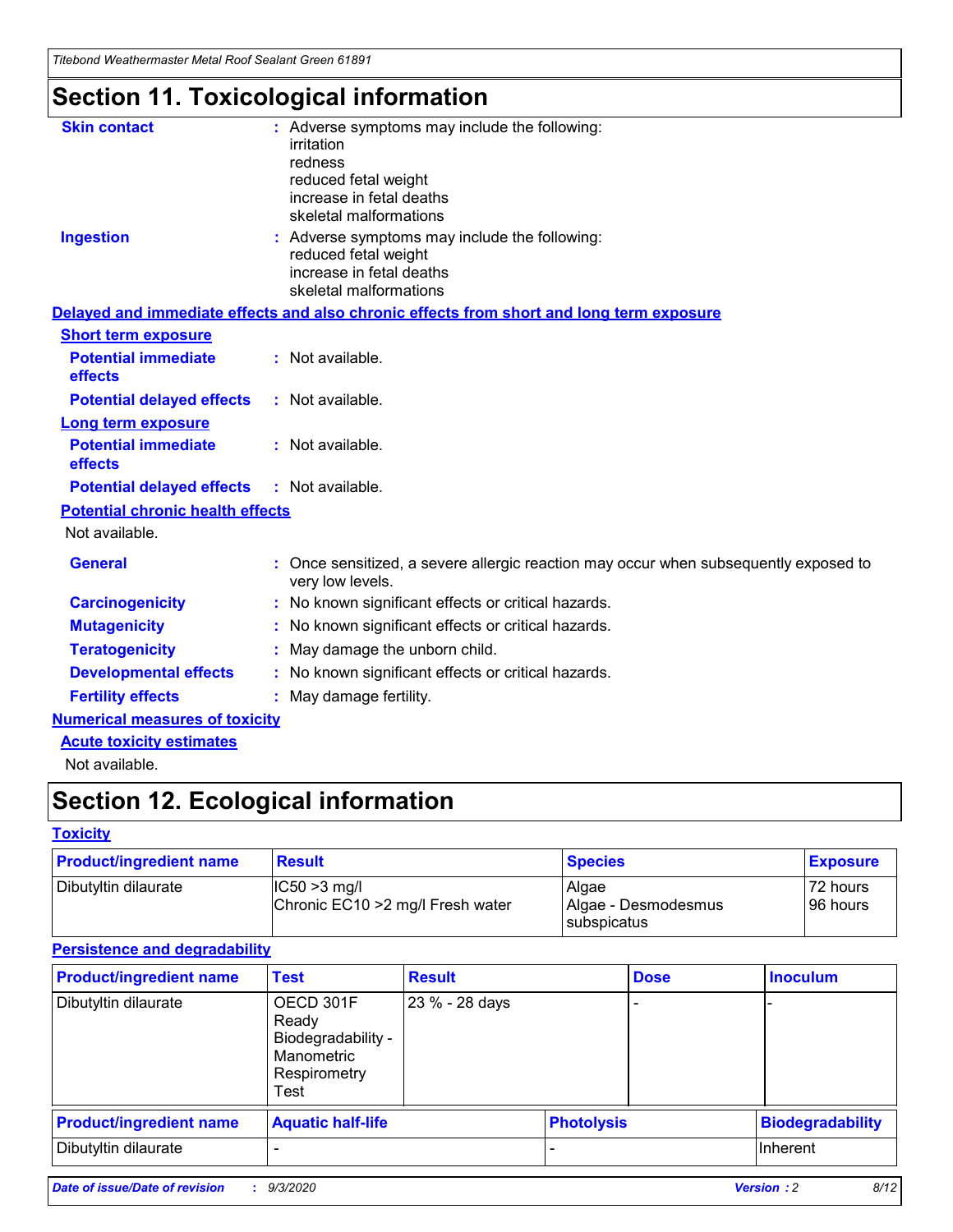# **Section 12. Ecological information**

#### **Bioaccumulative potential**

| <b>Product/ingredient name</b> | $\mathsf{LogP}_\mathsf{ow}$ | <b>BCF</b> | <b>Potential</b> |
|--------------------------------|-----------------------------|------------|------------------|
| 3-aminopropyltriethoxysilane   | 1.7                         | 3.4        | low              |
| Dibutyltin dilaurate           | 4.44                        | 2.91       | low              |

### **Mobility in soil**

| IVIUWIIILY III JUII                                     |                                                     |
|---------------------------------------------------------|-----------------------------------------------------|
| <b>Soil/water partition</b><br><b>coefficient (Koc)</b> | : Not available.                                    |
| <b>Other adverse effects</b>                            | : No known significant effects or critical hazards. |

### **Section 13. Disposal considerations**

**Disposal methods :**

The generation of waste should be avoided or minimized wherever possible. Disposal of this product, solutions and any by-products should at all times comply with the requirements of environmental protection and waste disposal legislation and any regional local authority requirements. Dispose of surplus and non-recyclable products via a licensed waste disposal contractor. Waste should not be disposed of untreated to the sewer unless fully compliant with the requirements of all authorities with jurisdiction. Waste packaging should be recycled. Incineration or landfill should only be considered when recycling is not feasible. This material and its container must be disposed of in a safe way. Care should be taken when handling emptied containers that have not been cleaned or rinsed out. Empty containers or liners may retain some product residues. Avoid dispersal of spilled material and runoff and contact with soil, waterways, drains and sewers.

## **Section 14. Transport information**

|                                      | <b>DOT</b><br><b>Classification</b> | <b>TDG</b><br><b>Classification</b> | <b>Mexico</b><br><b>Classification</b> | <b>ADR/RID</b>           | <b>IMDG</b>              | <b>IATA</b>    |
|--------------------------------------|-------------------------------------|-------------------------------------|----------------------------------------|--------------------------|--------------------------|----------------|
| <b>UN number</b>                     | Not regulated.                      | Not regulated.                      | Not regulated.                         | Not regulated.           | Not regulated.           | Not regulated. |
| <b>UN proper</b><br>shipping name    |                                     |                                     |                                        |                          |                          |                |
| <b>Transport</b><br>hazard class(es) | $\blacksquare$                      | $\overline{\phantom{0}}$            | $\overline{\phantom{a}}$               | $\overline{\phantom{0}}$ | $\overline{\phantom{a}}$ | $\blacksquare$ |
| <b>Packing group</b>                 |                                     |                                     |                                        |                          |                          | -              |
| <b>Environmental</b><br>hazards      | No.                                 | No.                                 | No.                                    | No.                      | No.                      | No.            |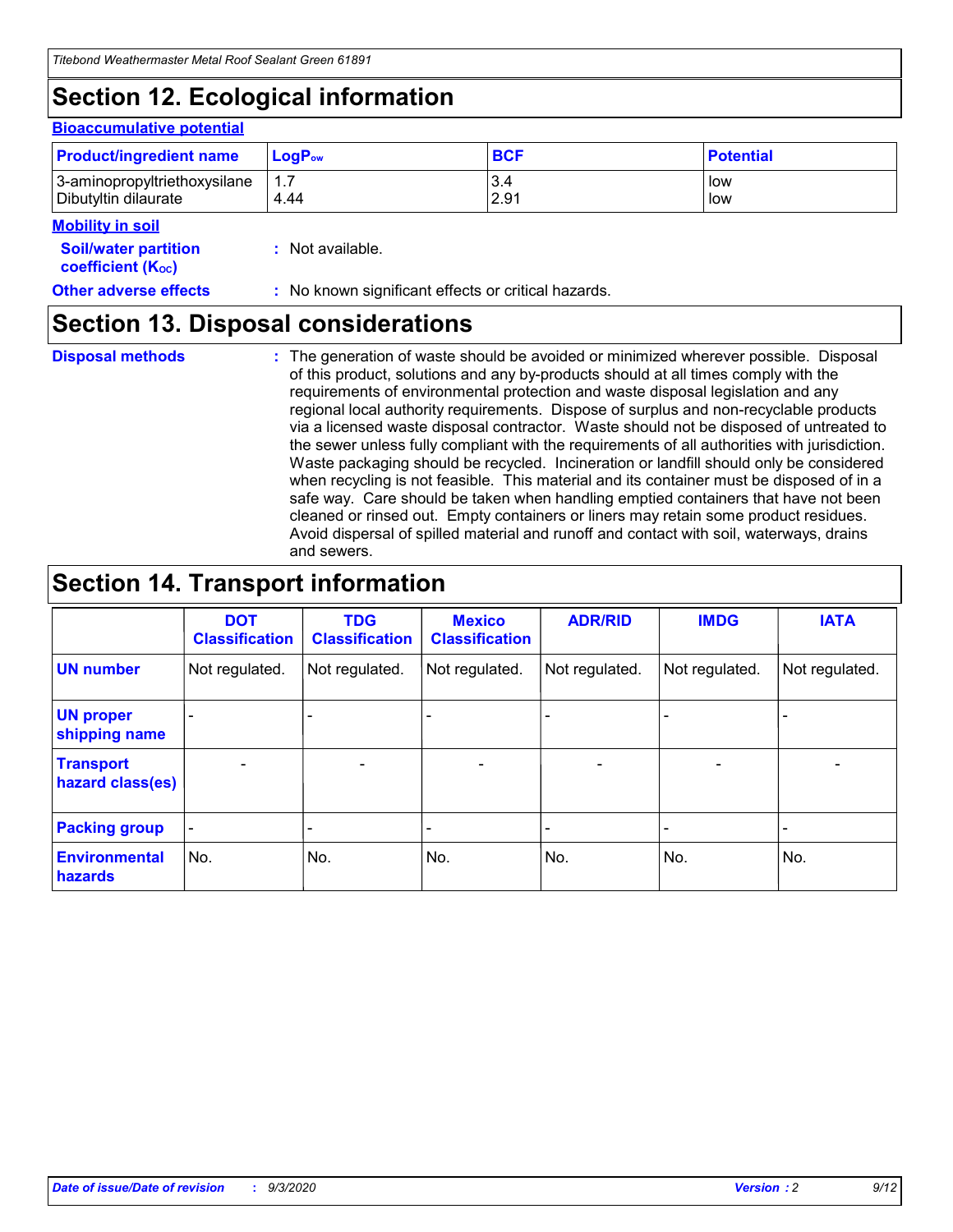# **Section 15. Regulatory information**

### **U.S. Federal regulations**

### **SARA 302/304**

### **Composition/information on ingredients**

No products were found.

| SARA 304 RQ | Not applicable. |
|-------------|-----------------|
|-------------|-----------------|

#### **SARA 311/312**

**Classification :** EYE IRRITATION - Category 2B SKIN SENSITIZATION - Category 1 TOXIC TO REPRODUCTION - Category 1B HNOC - Product generates methanol during cure.

### **Composition/information on ingredients**

| <b>Name</b>                  | $\frac{9}{6}$ | <b>Classification</b>                                                                                                                                                                                                                                                                                      |
|------------------------------|---------------|------------------------------------------------------------------------------------------------------------------------------------------------------------------------------------------------------------------------------------------------------------------------------------------------------------|
| 3-aminopropyltriethoxysilane | $\leq$ 3      | <b>FLAMMABLE LIQUIDS - Category 4</b><br><b>ACUTE TOXICITY (oral) - Category 4</b><br><b>SKIN IRRITATION - Category 2</b><br>EYE IRRITATION - Category 2A                                                                                                                                                  |
| Dibutyltin dilaurate         | ≤0.3          | <b>ACUTE TOXICITY (oral) - Category 3</b><br>SKIN CORROSION - Category 1C<br>SERIOUS EYE DAMAGE - Category 1<br>SKIN SENSITIZATION - Category 1<br><b>GERM CELL MUTAGENICITY - Category 2</b><br>TOXIC TO REPRODUCTION - Category 1B<br>SPECIFIC TARGET ORGAN TOXICITY (REPEATED<br>EXPOSURE) - Category 1 |

### **State regulations**

**Massachusetts :**

: None of the components are listed.

**New York :** None of the components are listed. **New Jersey :** None of the components are listed.

**Pennsylvania :** None of the components are listed.

### **California Prop. 65**

WARNING: This product can expose you to methanol, which is known to the State of California to cause birth defects or other reproductive harm. For more information go to www.P65Warnings.ca.gov.

| Ingredient name | No significant risk<br>level | <b>Maximum</b><br>acceptable dosage<br><b>level</b> |
|-----------------|------------------------------|-----------------------------------------------------|
| l methanol      |                              | Yes.                                                |

### **International regulations**

**Chemical Weapon Convention List Schedules I, II & III Chemicals** Not listed.

### **Montreal Protocol**

Not listed.

**Stockholm Convention on Persistent Organic Pollutants**

Not listed.

### **UNECE Aarhus Protocol on POPs and Heavy Metals** Not listed.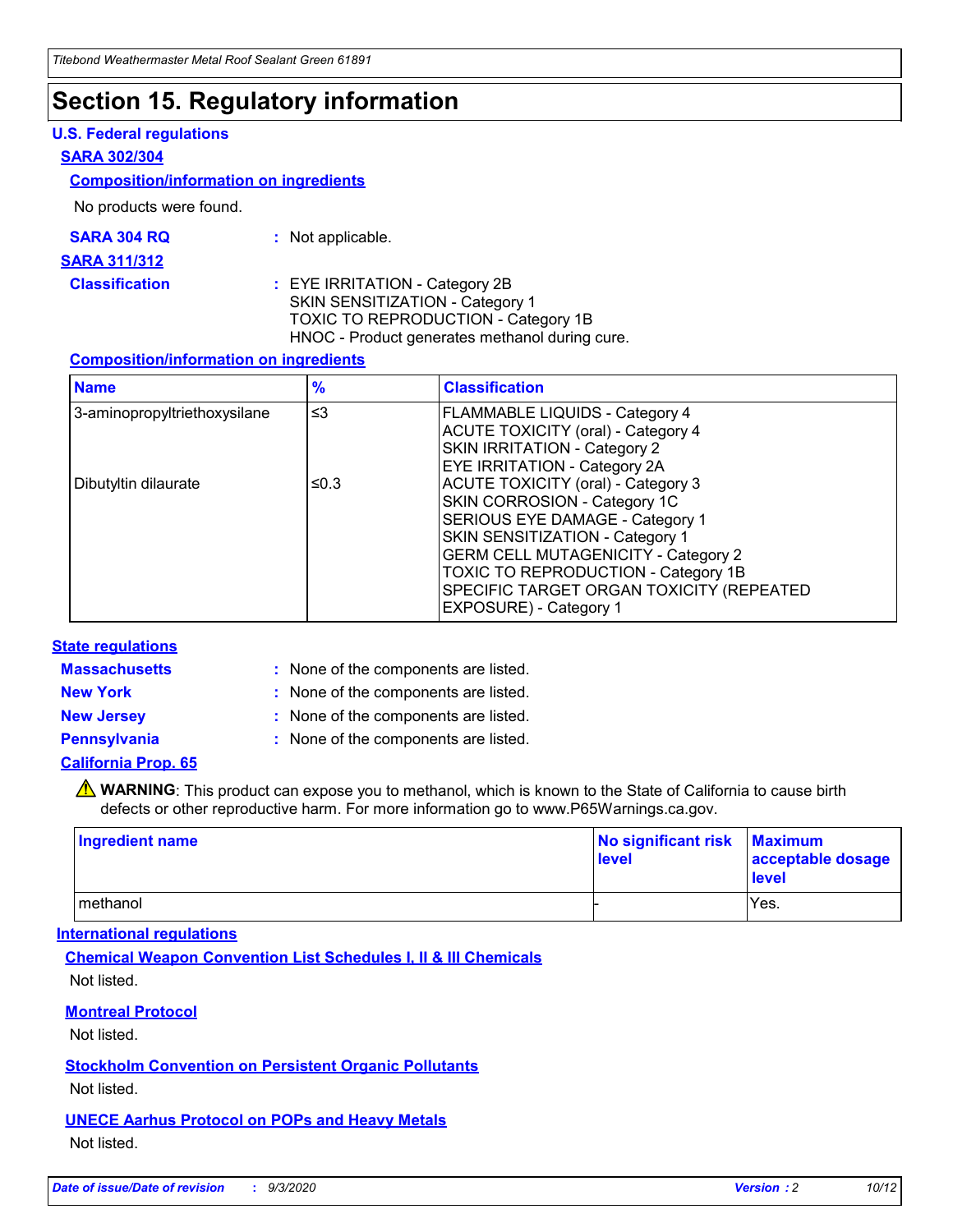# **Section 15. Regulatory information**

### **Inventory list**

- 
- **China :** Not determined.

**United States TSCA 8(b) inventory**

**:** All components are active or exempted.

# **Section 16. Other information**





**Caution: HMIS® ratings are based on a 0-4 rating scale, with 0 representing minimal hazards or risks, and 4 representing significant hazards or risks. Although HMIS® ratings and the associated label are not required on SDSs or products leaving a facility under 29 CFR 1910.1200, the preparer may choose to provide them. HMIS® ratings are to be used with a fully implemented HMIS® program. HMIS® is a registered trademark and service mark of the American Coatings Association, Inc.**

**The customer is responsible for determining the PPE code for this material. For more information on HMIS® Personal Protective Equipment (PPE) codes, consult the HMIS® Implementation Manual.**

**National Fire Protection Association (U.S.A.)**



**Reprinted with permission from NFPA 704-2001, Identification of the Hazards of Materials for Emergency Response Copyright ©1997, National Fire Protection Association, Quincy, MA 02269. This reprinted material is not the complete and official position of the National Fire Protection Association, on the referenced subject which is represented only by the standard in its entirety.**

**Copyright ©2001, National Fire Protection Association, Quincy, MA 02269. This warning system is intended to be interpreted and applied only by properly trained individuals to identify fire, health and reactivity hazards of chemicals. The user is referred to certain limited number of chemicals with recommended classifications in NFPA 49 and NFPA 325, which would be used as a guideline only. Whether the chemicals are classified by NFPA or not, anyone using the 704 systems to classify chemicals does so at their own risk.**

### **Procedure used to derive the classification**

| <b>Classification</b>                                                                                                | <b>Justification</b>                                  |
|----------------------------------------------------------------------------------------------------------------------|-------------------------------------------------------|
| <b>EYE IRRITATION - Category 2B</b><br><b>SKIN SENSITIZATION - Category 1</b><br>TOXIC TO REPRODUCTION - Category 1B | Expert judgment<br>Expert judgment<br>Expert judgment |
| <b>History</b>                                                                                                       |                                                       |

| .                                 |             |
|-----------------------------------|-------------|
| <b>Date of printing</b>           | : 4/22/2022 |
| Date of issue/Date of<br>revision | : 9/3/2020  |
| Date of previous issue            | : 9/3/2020  |
| <b>Version</b>                    | $\cdot$ 2   |
|                                   |             |